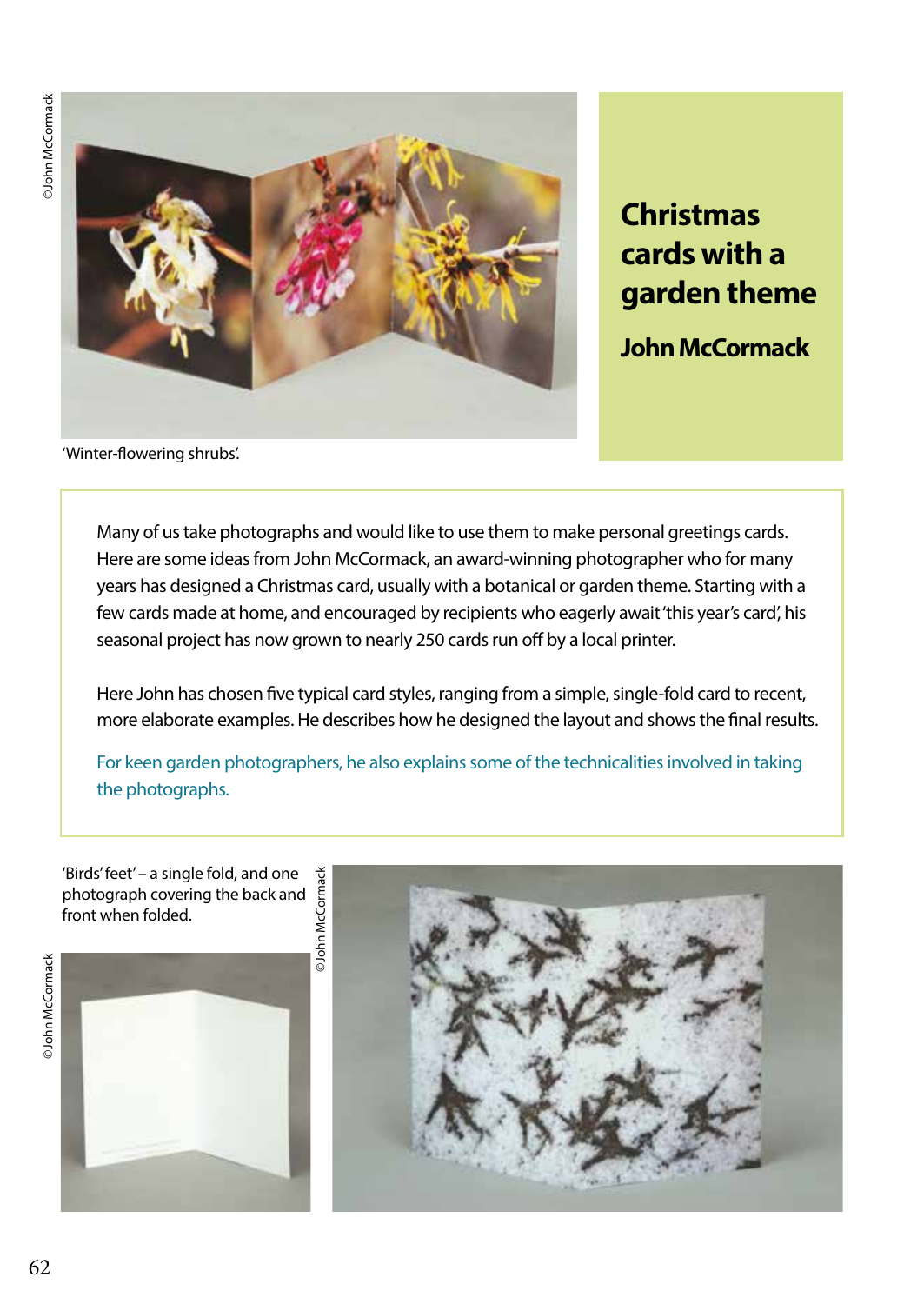Although it might be thought that the first step in making a card is to take some photographs, it's far better to plan the design before reaching for the camera.

 We are all familiar with 80 or 100 gsm paper used in our home computer printer, but we will want a much thicker card for our Christmas special. My local printer uses 350 gsm card for this, which is ideal. And I prefer the 'gloss art double sided' version. Although much modern commercial printing is carried out on roll paper, this is thinner and tends to curl slightly; printing on thicker, flat card is far superior for our purpose.

 The commercial printer's high-quality printing machine can use various sizes of card, including a size just larger than

A31 (called SRA3) which allows for extra space for 'bleeding'2 margins and final guillotining. As a customer I have found that it is worth keeping this in mind. The least expensive method of producing the cards is to jigsaw the design to fit into this overall format, maybe several times over, to minimise wasted space. Carefully making up the pictures and layout at the outset will reduce the cost. The ideal is to produce a scheme which is almost 'print ready'. The printer will also have a commercial folding machine which produces professional looking neat seams along the fold lines. With careful planning, the final cost of a run of a hundred or so cards will be substantially less than bought cards of equivalent quality.

 So back to our photographs. First of all, it is now clear that our image may well need to be cropped or reshaped to fit into your scheme. Rule one is to not 'crop-in' too close with your initial photograph. Leave plenty of room around the flowers (or whatever your subject) so that final resizing and reshaping does not end up with lost tips of flower petals.

## **'Birds' feet'**

*(card 297 x 210mm [A4] card – image one side only)* One of my first cards, it was A4 size with a conventional single fold. The photograph of birds' footprints in the snow on the small terrace outside our cottage, taken in early morning, covers all one side of the card, both the front and back when the card is folded.



'Hollies at Kew' – final side A with 4 photos; final side B with 2 photos, a list of plants & a blank space for a personal greeting. These images are the only ones in this article that are original prime quality photographs.

#### 1 A3 card is 420 x 297 mm

2 Printing with 'bleeding' edges means that the print is very slightly enlarged so that there is no white edge to the final printed picture. Two adjacent pictures are therefore effectively 'merged' together.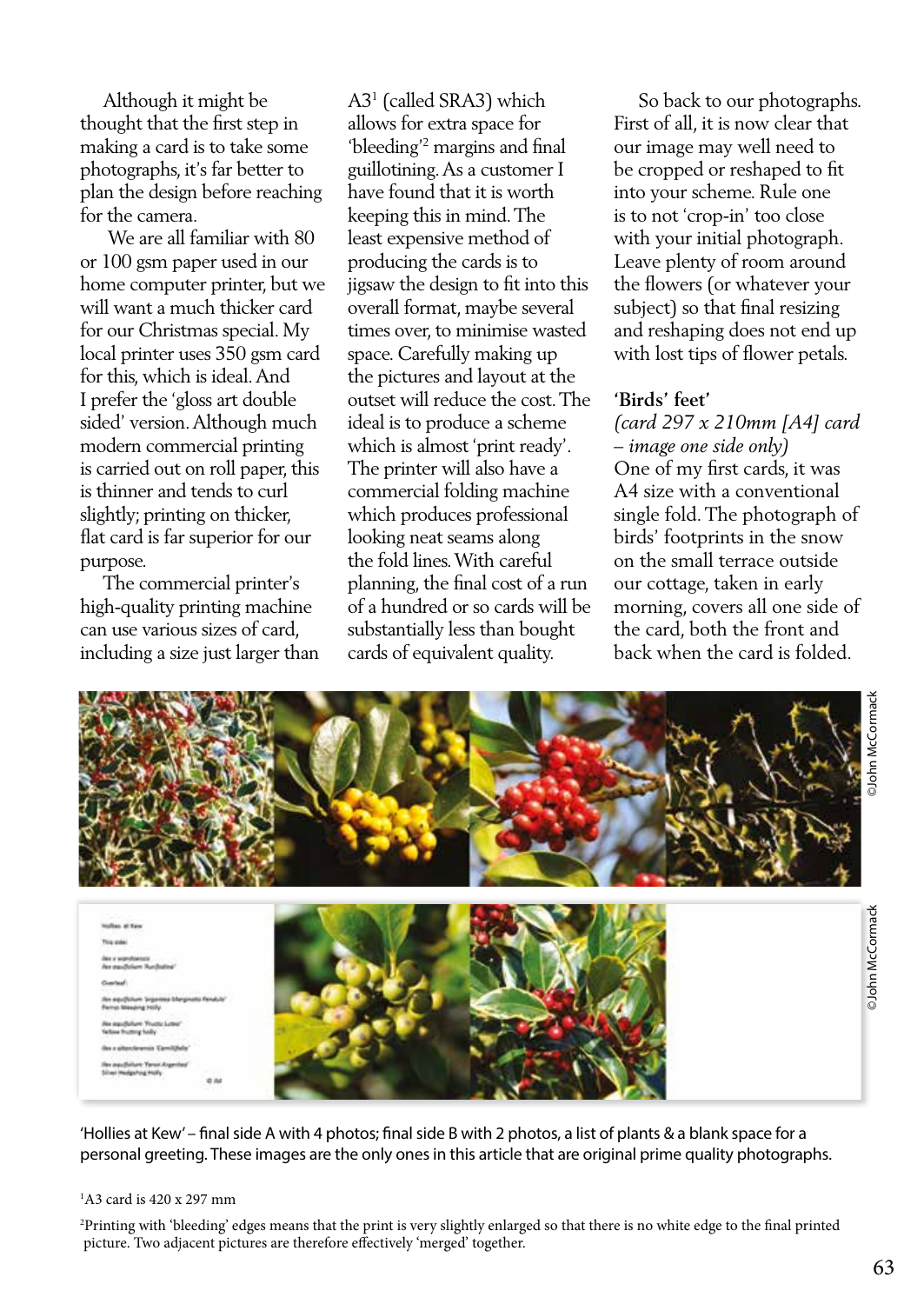Snow pictures in colour can be difficult because there is often an excess of UV light – hence there is often a blue 'cast' to the photograph. An alternative is to make the picture 'monochrome' (black and white). Your camera instructions should explain this.

 The best way to keep snow white is to 'lock' the white balance colour temperature to a fixed mid level (say K5000) and to also use a RAW3 file image capture so that any colour cast can be removed in software such as Lightroom or Photoshop.

### **'Hollies at Kew'**

*(card 420 x 105 mm – 3 folds, 6 images, 1 text and 1 for greeting)*  My 2011 card was preplanned the previous year when I visited Kew and found the Holly Walk, a pathway behind the temperate house with many different varieties. In November 2011, I waited anxiously for a day with a good weather forecast for little wind and some sunshine with light cloud. My Kew map showed that the path was roughly in a north/south position so that around midday there would be favourable sunlight<sup>4</sup>. Fortunately, there was plenty of sun on the day I chose.

 I usually work with manual camera settings, with aperture priority because I want to control the blur of the background. An aperture of about f3.5 would be the choice to do this, and with the shutter speed then coming to around 1/200 second the camera could be hand held. RAW images ensured a leeway to adjust the final pictures.

 I had not realised how many different varieties of hollies and their berried fruits there are, so I ended up with a large selection. I decided to make a three-fold small card, so there are eight available surfaces. Six surfaces were used for pictures, one for the holly names, and one for the greeting.



'Hollies' – 3 folds and 6 images.

3 RAW images can be taken with many newer cameras as an alternative to JPEGs. They contain far more information, but need a programme such as Lightroom or Photoshop to realise their potential.

4 Only a few years later a photographic app called LightTrac on my phone now shows up a Google map of anywhere in the world with a superimposed image of the axis lines of the rising and setting sun, and the sunlight position and shadow length at any time of the day, on any date!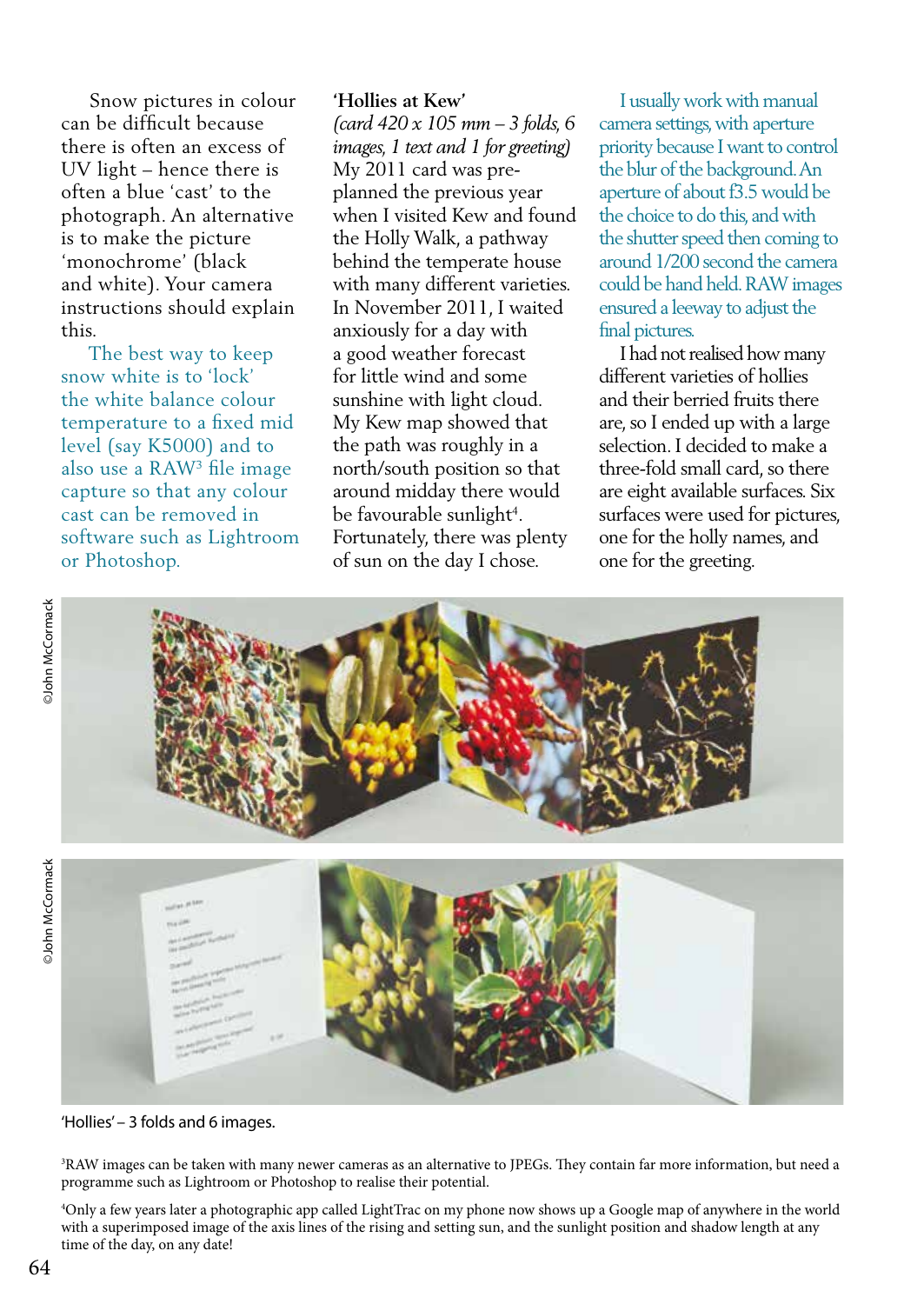## **'Winter-flowering shrubs'**

*(card 435 x 145 mm – 2 folds, 5 images on 5 sides, 1 text and greeting space combined)* The following year I decided to take photographs of the flowers of winter-flowering shrubs, mainly in our own garden. Here I had the opportunity to take several photographs on different occasions to obtain an optimum image.

 Here the camera should be set to take 'large' picture files: an enlarged print will need a printing density of around 300 DPI (dots per inch) and this needs more information than an image seen on a screen at the usual density of 72 DPI.

 I decided that a two-fold card would allow five larger printed images and show up the flower parts in greater detail. The final choice was difficult and it was sad to have to leave out Madeleine's favourite sweet-smelling sarcococca.

 Close up photographs demand an absolute rigidity of both camera and flower to obtain the highest quality of definition. So no wind, and a camera on a tripod with a shutter release cable, will always give the best results.

 The more close-up the picture, the less is the depth of field (DOF) in sharp focus. This means that the background is usually pleasantly blurred, but there must be enough DOF to keep the main flower in sharp focus. This means a smaller aperture of say f8 or f11 and very likely a raised ISO if the winter light is not bright enough.

'Winter-flowering shrubs' – 2 folds, 3 photos on one side, 2 on the other with plant notes and space for a greeting.





'Barks of winter' – 5 folds, 6 photos on 6 sides on the front, 4 on the back with notes of the tree names and a separate space for a greeting.